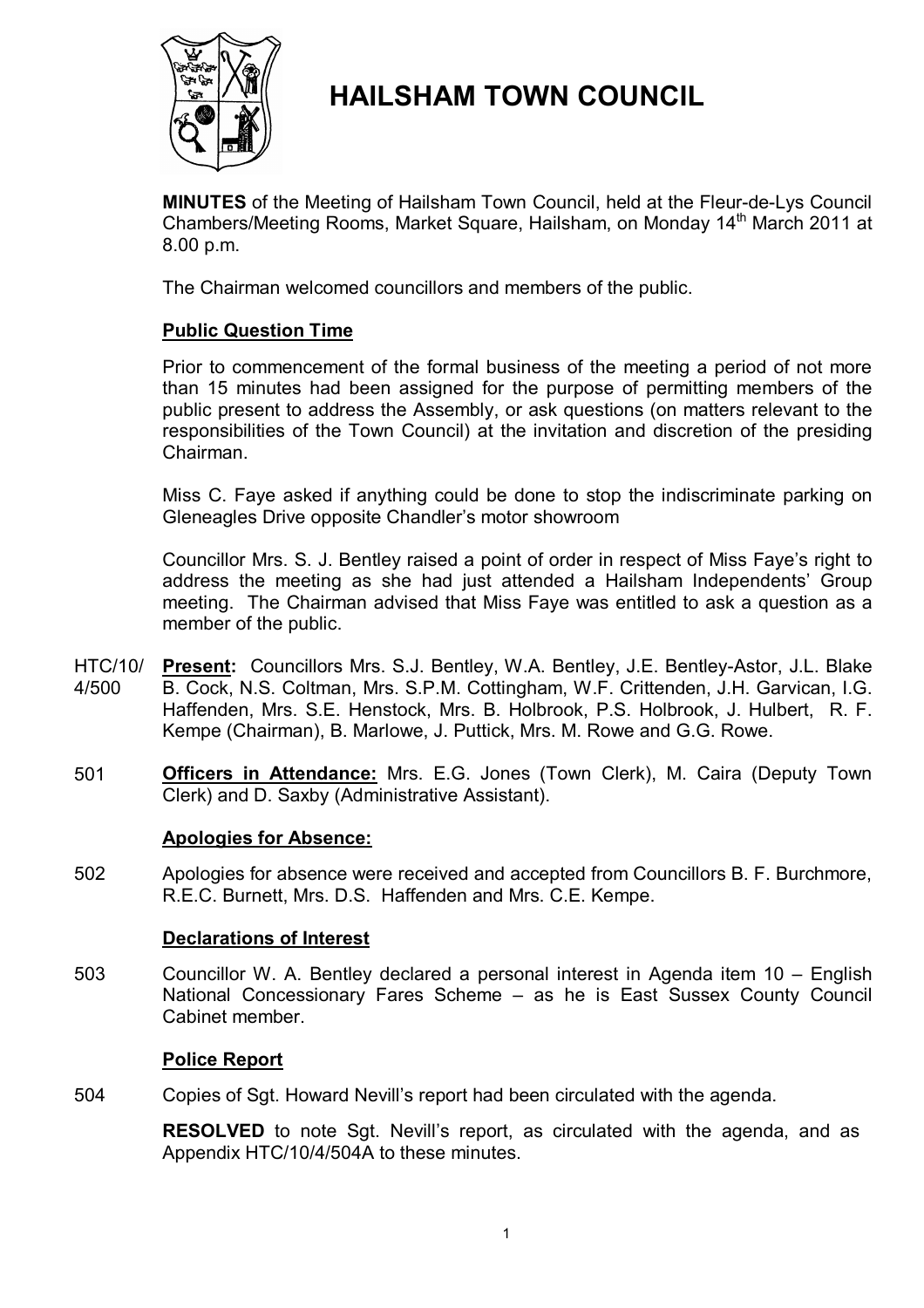# **Confirmation of Previous Minutes**

505 **RESOLVED** that the Minutes and Reports of the meeting of Hailsham Town Council (Ref: HTC/10/3/400-418) held on  $13<sup>th</sup>$  December 2010, as printed and circulated, may be taken as read, confirmed as a correct record, and signed by the Chairman.

## 506 **Matters Arising**

None presented.

## **Adoption of Standing Committee Reports (Minutes)**

- 507.1 **RESOLVED**, after consideration in accordance with Standing Order 18(e), to receive the following reports of Committees, and subject to the amendments below after consideration of the reserved paragraphs (minutes), to approve and adopt the recommendations contained therein and the actions taken as reported therein.
- 507.2 A. **Environment and Leisure Committee -** 14th February 2011 (ref: EL/10/4/197- 216)
- 507.3 B. Burials and Properties Committee 21<sup>st</sup> February 2011 (ref: BP/10/4/217- 232)
- 507.3 C. Finance, Policy and Resources Committee 28<sup>th</sup> February 2011 (ref: FPR/10/34/233-272)
- 508 **RESOLVED** to proceed through the "reserved" paragraphs consecutively (or as decided) and to resolve action before proceeding through to the next reserved item.
	- A. Environment and Leisure Committee
- 509.1 Minute 203 – Common Pond – Model Boats

Councillor Coltman said that it would be a major mistake to allow the use of more model boats on the Common Pond.

Other members responded that there was not a problem and the only time it could be would be during the bird breeding season.

509.2 **RESOLVED** that the Environment and Leisure Committee review this resolution in one year's time.

Minute 204 – Life Buoys

510 Councillor Coltman asked for clarification of the Council's policy on replacement of life buoys

- No Change to Minute recommendation

511.1 Minute 209 – Maurice Thornton Playing Field/Western Road Recreation Ground – Hailsham Bonfire Society

> Councillor Bentley-Astor was concerned that if the Bonfire Society used the Western Road Recreation Ground the sheer volume of people would cause damage to it.

> The Town Clerk reported that Hillreed has confirmed that the Bonfire Society could use their land this year for their celebrations.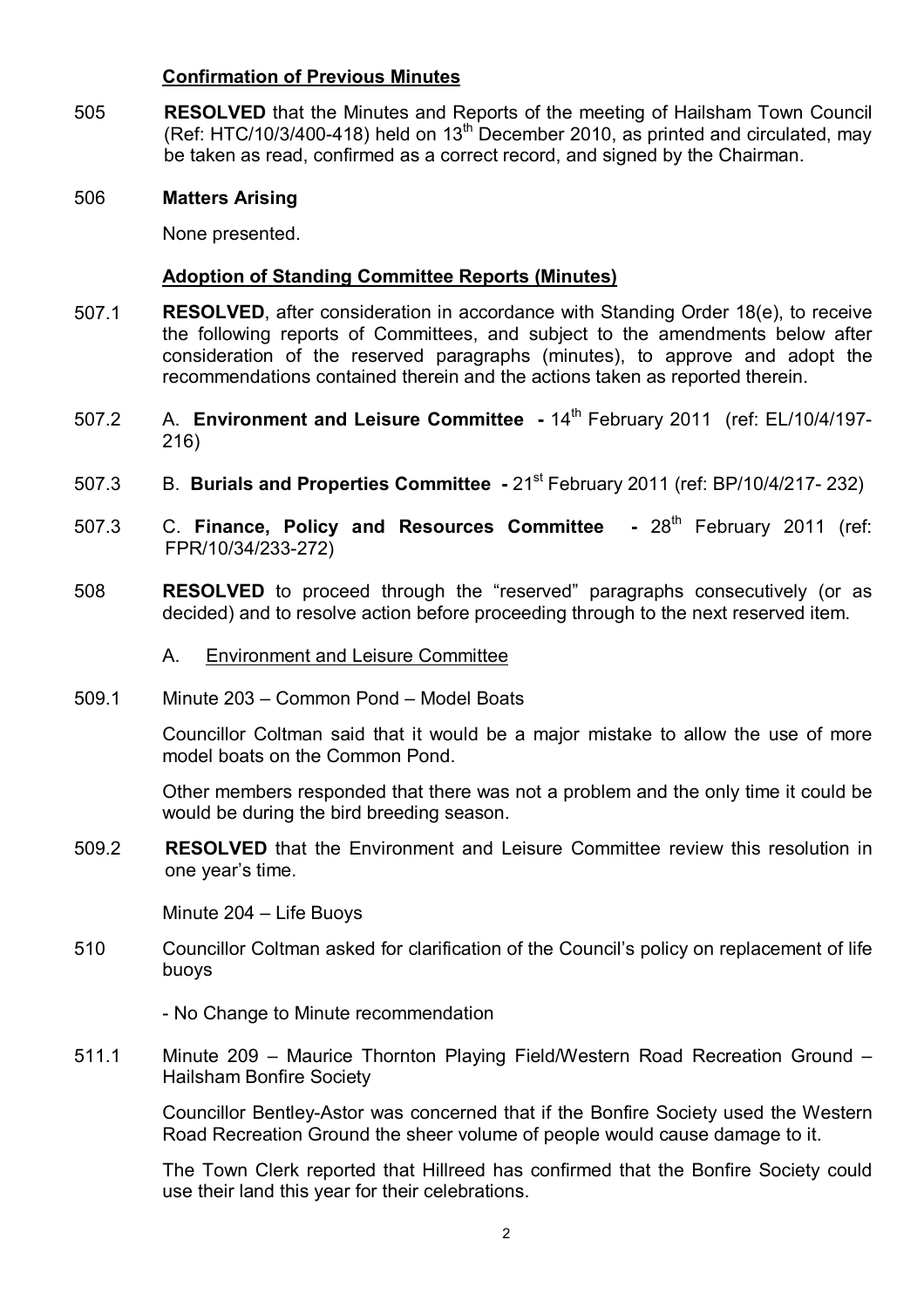Councillor Mrs. Henstock thanked Councillor P. Holbrook and Miss K. Moralee for their work on this project.

- No change to minute recommendation
- C. Finance, Policy and Resources Committee
- 512 Minute 282 – Minute 255 – Purchase of Tools
- 512.1 Councillor R. Kempe declared a prejudicial interest and left the meeting for this Agenda item. Cllr. I. Haffenden took the Chair during Cllr. Kempe's absence.
- 512.2 Councillor N. Coltman said that he wanted to reiterate what he said in Committee that he was concerned about how it would be seen by the public. That was why he had voted against the resolution.

Councillor Mrs. S. J. Bentley sated that she was concerned that the list of tools to be purchased was provided so late and was incomplete.

Councillor P. Holbrook said as a person who used tools in his working life it was his opinion that the Council was getting a good deal.

Councillor W. A. Bentley asked if legal opinion had been sought.

The Town Clerk responded that it hadn't as what had been resolved was in order as the Council had approached Councillor Kempe as the tools were needed by the Council.

- No change the report recommendation.

- 512.3 Cllr. R. Kempe rejoined the meeting and resumed the Chair.
- 513.1 Minute 257 – Hailsham War Memorial Trust Institute

Councillor Coltman said the minute should be amended to read "on receipt of a letter from the Trust."

- 513.2 **RESOLVED** to amend minute to incorporate "on receipt of a letter from the Trust. "
- 514.1 Minute 267 – Hailsham Memorial – Vicarage Field

Councillor Coltman stated that the minute should include where the £500 grant towards the publication costs would be coming from.

514.2 **RESOLVED** to add that the £500 should come from unallocated Grant money.

#### **Motion 150**

- 515.1 Councillor G. Rowe proposed the following motion as submitted to the Town Clerk in accordance with Standing Orders 13-18:
- 515.2 "It be resolved that Hailsham Town Council is unable to advance monies either in the form of a grant or a loan for the repair and/or refurbishment of the Hailsham Community Hall."
- 515.3 Discussion ensued and Councillor J. Garvican proposed an amendment to delete "is unable to" and insert "will not".